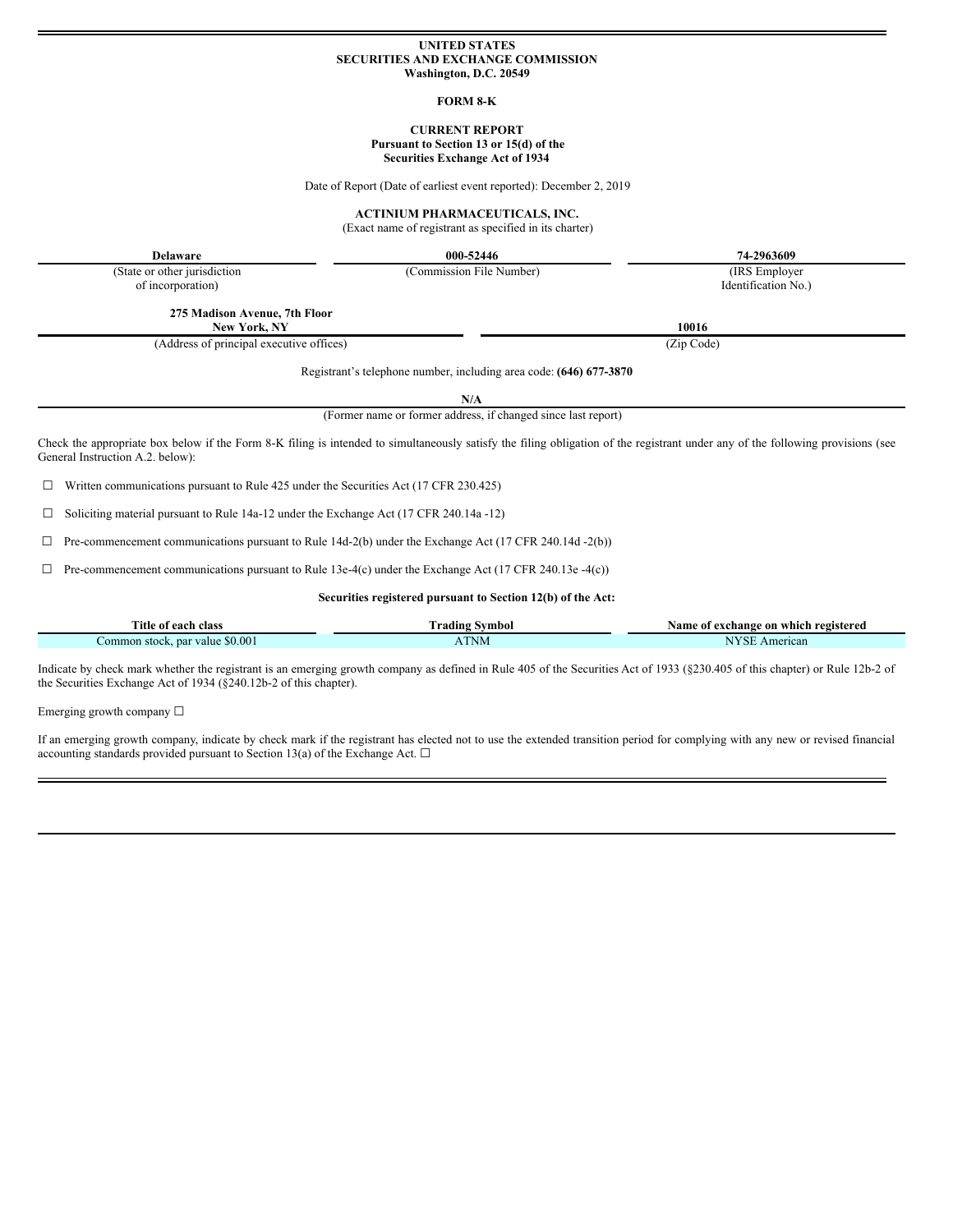#### *Advisory Contract*

Effective December 2, 2019, Actinium Pharmaceuticals, Inc., or the Company, entered into an Advisory Contract with TurckBio Consulting LLC (TIBC), an international biotech consulting firm led by Roland Turck, M.D. Actinium has retained TIBC based on Dr. Turck's deep business experience, medical knowledge and relationships in the field of radiopharmaceuticals gained from his time at Bayer Healthcare, where as President of the Global Specialty Medicines business. In this capacity, Dr. Turck was responsible for overseeing the launch of the radiotherapy Xofigo® for patients with prostate cancer that has metastasized to the bone. Xofigo® had been first licensed by Bayer from Algeta ASA in 2009 for \$800 million in total consideration before acquiring Algeta for \$2.9 billion in 2013. Dr. Turck will consult and work with Actinium on business development and strategic matters. In addition, he will refine and articulate to interested parties the commercialization strategy of the Company's lead product candidate, Iomab-B, that is being studied in the pivotal Phase 3 SIERRA trial. Dr. Turck will also contribute to the strategic advancement of Actinium's CD33 program trials and AWE technology platform while assisting in investor-and collaborator related matters.

Pursuant to the agreement. Dr. Turck will receive a cash fee on a monthly basis for the term of the engagement and has also been granted 75,000 restricted shares of Actinium common stock. If Actinium consummates a transaction that results in a change of control, Dr. Turck will receive the remaining fees due under the agreement in a single payment that is to be paid no later than the close of a change of control transaction.

#### *About TurckBio Consulting, LLC and Roland Turck, M.D.*

TIBC is led by Dr. Turck, an accomplished senior executive and medical doctor with over 20 years of global experience in leading specialty medicine businesses. Dr. Turck has deep medical knowledge and business experience in the fields of radiopharmaceuticals, hematology/oncology, rare diseases and diagnostic imaging. Dr. Turck held the role of President Global Specialty Medicine and was member of the global Executive Committee at Bayer Healthcare, where he managed a \$4.1 billion global business with responsibilities for commercialization, brand strategy and portfolio development. At Bayer, Dr. Turck prepared four successful global launches including Xofigo ®, a radiopharmaceutical (radium 223 dichloride) that is approved for patients with prostate cancer that has metastasized to the bone. Prior to forming TIBC, Dr. Turck was President and Chief Operations Officer at Formula Pharmaceuticals, a biotechnology company developing CAR-CIK therapies for hematological oncology indications. Earlier in his career, Dr. Turck was President and CEO of Berlex Canada, Inc. and held roles of increasing responsibility at Schering including Head of Medical Affairs Asia and Middle East, Head of Marketing and Medicine, Women's Health Business and Managing Director of Schering New Zealand. TIBC focuses on preparing specialty medicines for commercial success through market access and product launch strategies and supporting business development and corporate strategy.

### 1